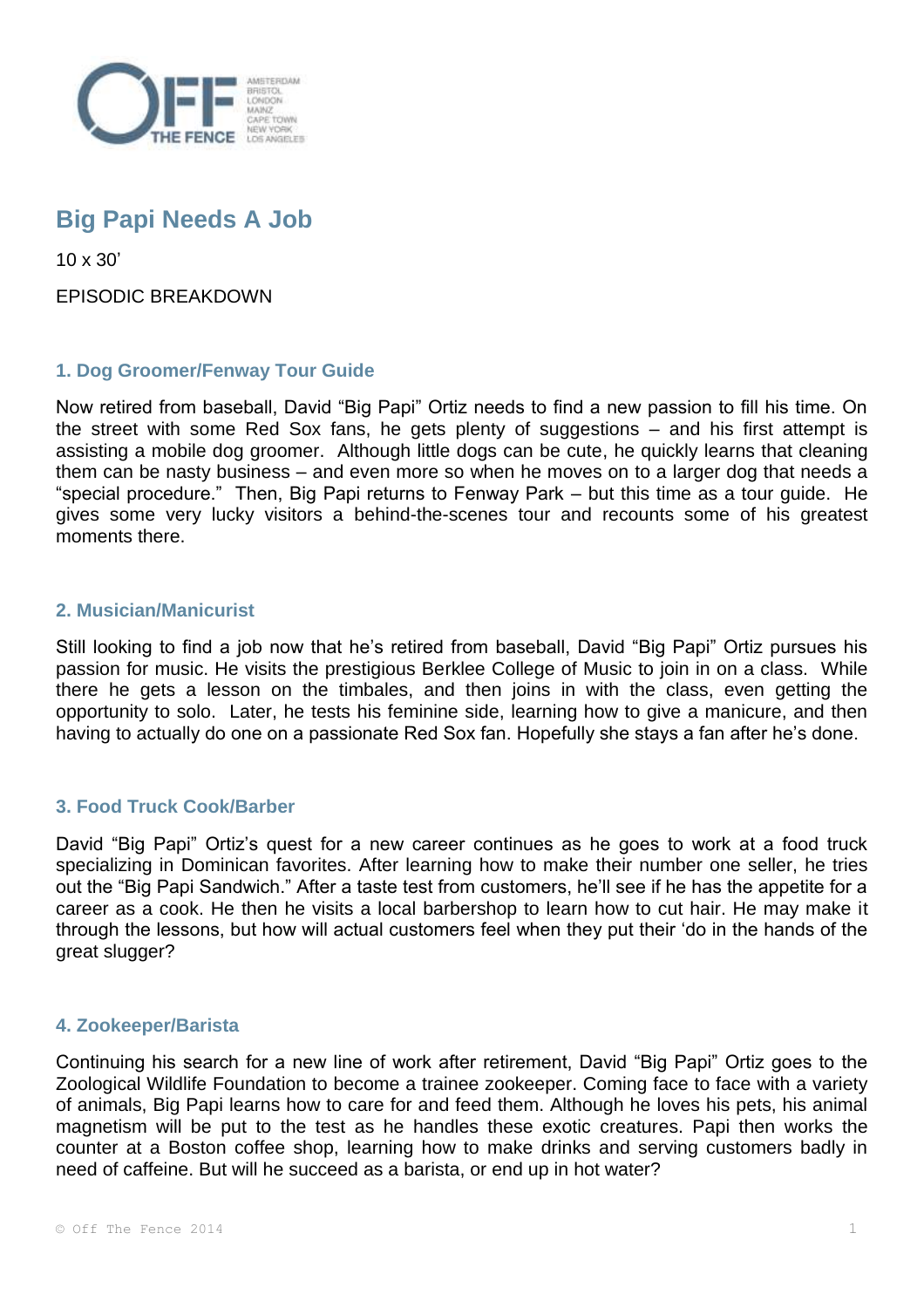#### **5. Firefighter Trainee/Sous Chef**

Still on the job hunt, David "Big Papi" Ortiz spends the day with a group of professionals he's always had a close bond with – the Boston Fire Department. Weighed down with the safety gear all firemen must wear, Papi learns some of the basics from these Boston heroes. Whether working a fire hose, breaking down doors, or operating a ladder, Big Papi gets a small window into what it's like to be one of Boston's Bravest. He then tries out working in the kitchen of a local steak restaurant. Going from station to station, chopping, cooking, making pasta, and cooking steak, he'll see if he's seasoned enough to face the customers.

#### **6. Brewmaster/Coach/Mechanic**

Continuing his search for new employment, David "Big Papi" Ortiz heads out to the Sam Adams Brewery to try and get a job as a brewmaster. The morning tastings might be fun, but the work gets harder as he sweats over the giant vats of beer-to-be. Ortiz then takes a swing at something he has much more experience with – being a batting coach. He knows how to hit a baseball, but does he know how to teach kids? Finally, Big Papi ends up at an auto body shop, servicing a variety of cars. A car lover himself, he loves getting his hands dirty – but will fixing up others' rides throw him out of gear.

### **7. Cigar Roller/Lobster Fisherman**

Hot on the trail of a new occupation, David "Big Papi" Ortiz looks for work in something he has a true passion for – cigars. Cigar rolling is difficult business, and he learns just how much work goes into making the sticks he loves so dearly. But will Papi manage the craft, or will his cigar-rolling dream go up in smoke? He then gives it his all as a lobster fisherman. After dealing with choppy waters and snapping lobsters, he'll see if it's all worthwhile when he finally gets to eat the fruits of his labor.

#### **8. Bomb Squad Technical/Bartender**

David "Big Papi" Ortiz's job hunt gets intense as he gets training to be a bomb squad technician. He'll learn how to size up a bomb, approach it with a robot, and even detonate one. But will it all blow up in his face? He then gets a chance to do something a little more relaxed, going behind the bar to make mixed drinks as a bartender. Mojitos are definitely more fun than bombs, but by the end will his confidence be shaken, or will his interest be stirred?

#### **9. Horse Handicapper/Trainer**

David "Big Papi" Ortiz heads off to the racetrack for his next job. But it's not all fun and games – he's there to learn what it takes to be a good handicapper. It's a three part process, and he begins by meeting the horses. After that he heads over and meets the jockeys. Finally he actually gets to the race – and does his best to pick the winning horse. After he takes his winnings (or loses his shirt) he heads off to another job – fitness trainer. Papi is a strong man, but that doesn't mean he's prepared to pass his knowledge on to others. After some trainer training, he goes on to work with his own client, and hopefully manages to get the client in shape.